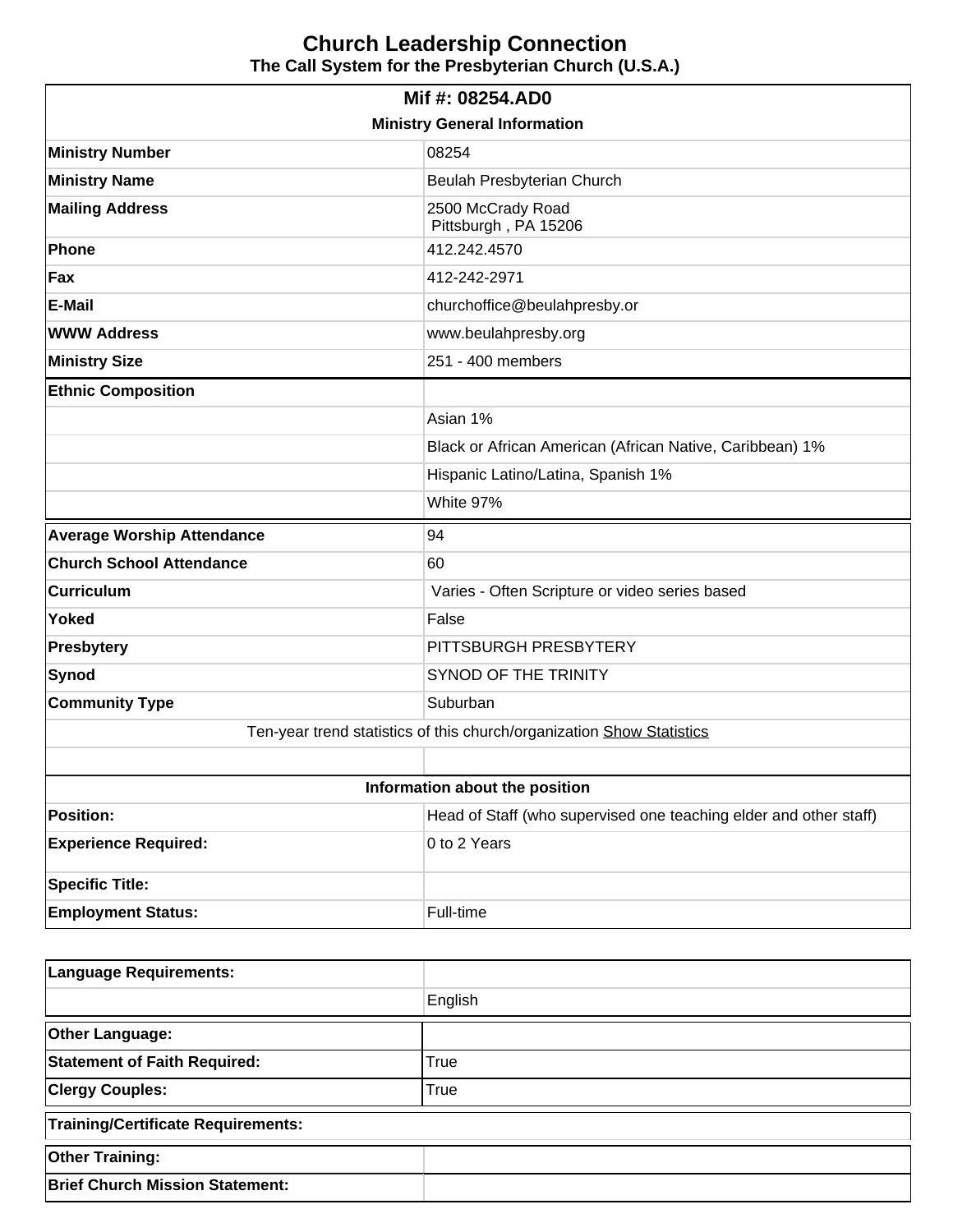Beulah Church - Reaching out… to welcome and serve others in the name of Jesus Christ.

#### **What is the congregation's or organization's vision for ministry:**

Our mission statement is "Reaching Out…to welcome and serve others in the name of Jesus Christ." We seek to live this out through our vision statement that God has called us to a two-fold approach as we reach others in the name of Jesus Christ: To disciple children and young people to learn and grow in their journeys of faith; and to build bridges across ethnic, racial and other sinful human divides that build trust instead of fear and the love of Jesus Christ instead of hatred and bigotry.

As we think about welcoming others we have had it reported by visitors that our church is friendly and we have also put numerous procedures into place to be more welcoming. However, we are a church that is mostly caucasian with few if any LGBTQ members. As a body we are experiencing growing pains as we seek to welcome others who are outside of our typical congregants. As a group of believers we are diverse in terms of our worldview so we have many ways of living out our mission statement, however our mission opportunities all point to the vision of serving others and we do it in a variety of ways. We have programs to build relationships within and outside of our church. We also have ways that we reach out to our local community. We support and partner with numerous agencies in our area. Our church has made mission giving a priority in our budget for many years and we presently give 11% of our offering budget to support missions near and far.

#### **How do you feel called to reach out to address the emerging needs of your community or constituency:**

Based on our membership and regular worshippers, our reach extends over several communities, including several schools. Based on the mission efforts we engage in, our community is local and international.

Both our Board of Deacons and our Mission and Outreach Support Team (MOST) provide regular donations to several mission efforts, and routinely look for ways to strengthen those relationships. A few individuals volunteer at a local non-profit farm, or at a housing development effort. One group creates prayer shawls. For many years, we have hosted a group of intellectually or physically disabled individuals who meet to play, pray, and eat. We are starting to create a spiritual trail, which includes connecting to the Greenway, the courtyard garden, and increasing plantings around the property. We are working with other churches in a mid-week program for youth.

Finding those who are in need in our community is a challenge, largely because of the breadth of the local community, and privacy issues.

We are seeing that there are many for whom attending in person is challenging, whether because of precautions regarding Covid, or simply the challenge of getting kids dressed to go out. We are grateful that efforts in recent years to enhance worship in the sanctuary, including better audio and video, as well as large screens, were vital to being able to quickly transition to online worship when the pandemic began. Session has confirmed that the on-line worship will continue.

#### **How will this position help you to reach your vision and mission goals:**

First and foremost our new pastor will help us to develop a church-wide plan. We currently have people with passion and interest in their personal vision and mission, but we don't have coordination, and we don't have someone to help us develop a community presence equal to the size of our church, much less the size of our God.

We have a robust small group ministry, we have programs that reach into the community, we have a facility that can accommodate large groups in many activities, and we have attracted people from the community for events, but we are missing the plan that will take us from being a part of God's community to being God's ambassadors, bringing his message of hope and salvation to a dark and uncertain world.

With the encouragement of our new pastor we will stop living in our limitations and start to see where God can use us and our limitations to add to his kingdom. Beulah has a strong core of active members looking or waiting for ways to serve. We also have members who are not currently serving for any number of reasons: advancing age, uncertain of what to do, no one has asked, not feeling called, too busy, etc. When we launch our new visionary plan with the motivation and encouragement of our new pastor, the joining of experience and newly awakened enthusiasm will be a spark to dry tinder.

#### **Provide a description of the characteristics needed by the person who is open to being called to this congregation and or organization:**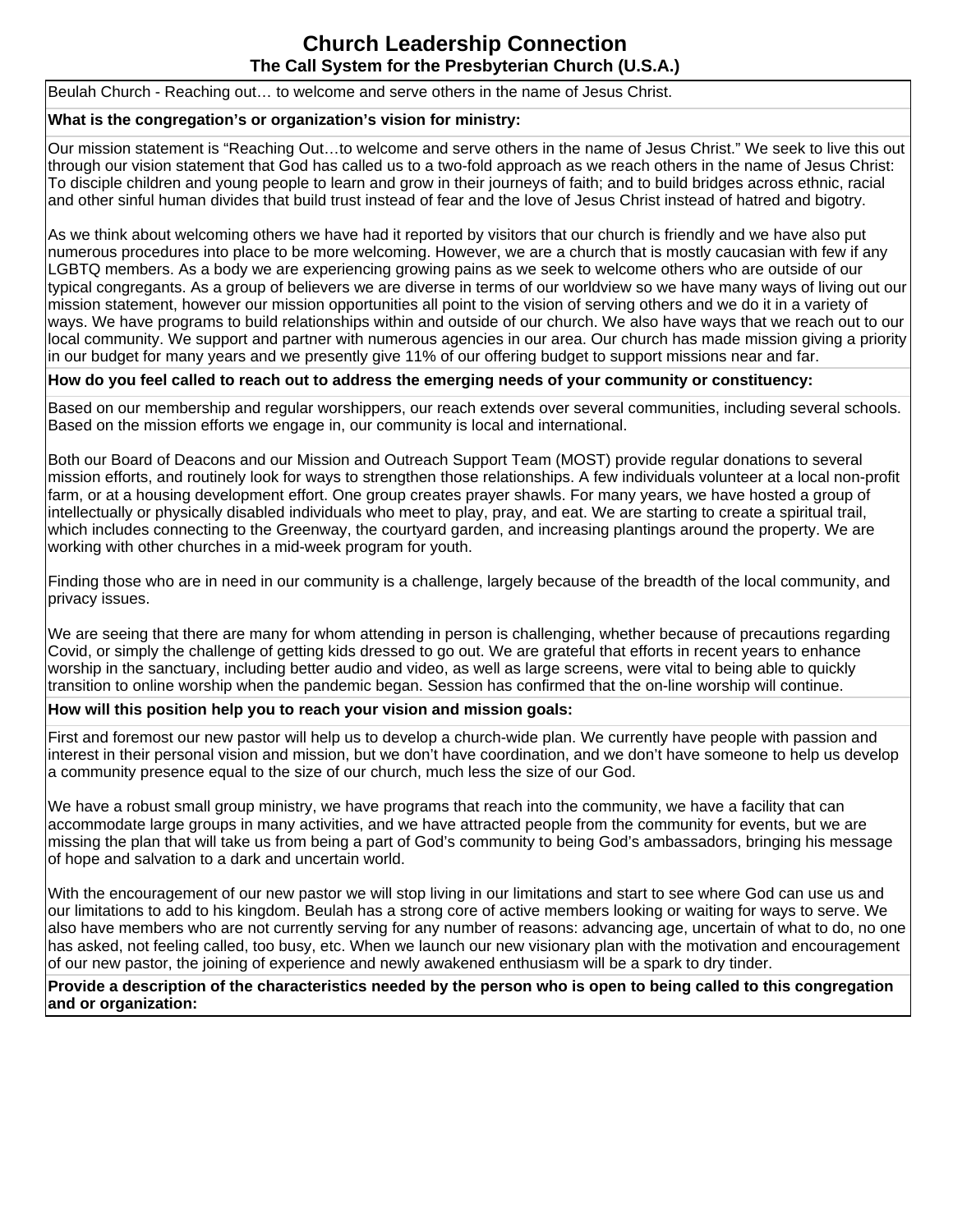We affirm that to be successful, a pastor must have the following skills:

- Kerygma: Preaching Ability to deliver a strong Christian message and especially the fundamentals of the Gospels.
- Didache: Teaching Knowledge of the doctrine of the apostles and depth to deliver these teachings.
- Koinonia: Fellowship A personal and demonstrated practice of Christian fellowship or communion with God and, importantly, fellow Christians.

We seek a pastor who can help teach us to be more effective in outreach efforts.

We look for a pastor who is willing to share their vision for moving the church forward and is prepared to make a long-term commitment.

We seek a pastor with strong social skills who feels comfortable and eager to interact with all members and potential members of the congregation, community organizations, and general social activities.

While we are looking for an experienced individual, we hope we can offer the person who is called the opportunity for further growth in both their theological and leadership skills.

#### **What specific tasks, assignments, and program areas will this person have responsibility?**

The Pastor Head of staff is responsible for 1.) Pastoral and spiritual leadership with primary preaching responsibility and administration of the Sacraments; 2.) Administrative leadership within the church organization; 3.) Supervises (directly or indirectly) 8-10 Ministry, Program and Administrative employees; and 4.) Leading the church into continuously exploring the church's missional vocation by facilitating the discernment process of participation in the mission of God in the community and the world. Promote the mission of Beulah Presbyterian Church (BPC) in performance of duties both within the church and in the community. Understands and is able to discuss BPC in relation to Pittsburgh Presbytery and Presbyterian Church, USA

#### **Optional Links:**

<https://www.beulahpresby.org/> <https://www.youtube.com/c/beulahpresby> <https://www.facebook.com/beulahpresby> [2022 Annual Report and Newsletters](https://drive.google.com/drive/folders/1RCm3ggbHyVUt3L20fKYiIJOs1tEHKY6m?usp=sharing)

#### **Leadership Competencies:**

## **Compensation and Housing: [Cost of Living Calculator](http://www.bankrate.com/brm/movecalc.asp)**

**Minimum Effective Salary:** \$60,000

**Housing Type:** Housing Allowance

| References:   |                                            |                               |                                                   |                                        |
|---------------|--------------------------------------------|-------------------------------|---------------------------------------------------|----------------------------------------|
| Name          | <b>Address</b>                             | <b>Phone Numbers Relation</b> |                                                   | <b>IEmail</b>                          |
| Doug Marshall | 675 Blue Ridge Rd,<br>Pittsburgh, PA 15239 | 1412-477-9307                 | IFormer<br><b>Beulah</b><br>IAssociate<br>IPastor | Pbynpastor.dougmarshall@g<br>Imail.com |